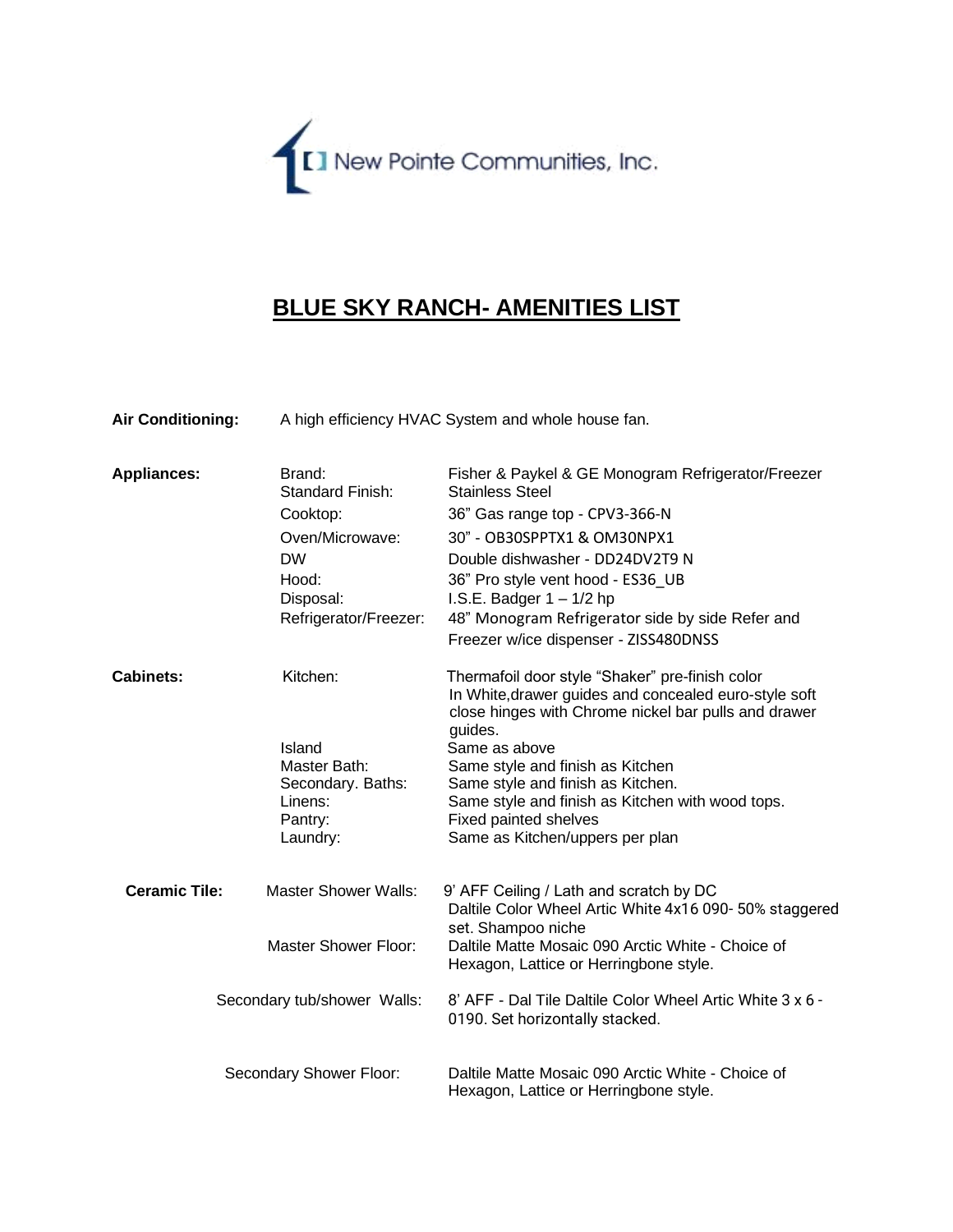| <b>Countertops:</b>         | Kitchen:                                                                                                                                                                                                                                               | ProStorm $-1\frac{1}{2}$ " square edge detail - Deck only                                                                                                                                                                                                                                                                  |
|-----------------------------|--------------------------------------------------------------------------------------------------------------------------------------------------------------------------------------------------------------------------------------------------------|----------------------------------------------------------------------------------------------------------------------------------------------------------------------------------------------------------------------------------------------------------------------------------------------------------------------------|
|                             |                                                                                                                                                                                                                                                        | Backsplash Daltile White 4 x 16 090 Color Wheel Arctic<br>White, 50% staggered subway set, full height                                                                                                                                                                                                                     |
|                             | Fireplace Face surround and top of Hearth:                                                                                                                                                                                                             | Quartz Pro Storm - 2cm polished edge                                                                                                                                                                                                                                                                                       |
|                             |                                                                                                                                                                                                                                                        | Mstr Bath Countertops, Quartz - Choice of Slate Grey or Linen - 1 1/2" square<br>edge detail, with 6" splash                                                                                                                                                                                                               |
|                             | Powder Room                                                                                                                                                                                                                                            | Quartz - ProStorm $-1\frac{1}{2}$ " square edge detail - 6"<br>backsplash                                                                                                                                                                                                                                                  |
|                             | Secondary Baths:                                                                                                                                                                                                                                       | Quartz - Choice of Slate Grey or Linen - 1 1/2" square<br>edge detail, with 4" splash                                                                                                                                                                                                                                      |
|                             | Laundry:                                                                                                                                                                                                                                               | Quartz - Choice of Slate Grey or Linen - 1 1/2" square<br>edge detail, with 4" splash                                                                                                                                                                                                                                      |
|                             | Laundry:                                                                                                                                                                                                                                               | Slate Grey (or equal)- flat polished<br>edge detail with 4" Backsplash                                                                                                                                                                                                                                                     |
| Drywall:                    | Drywall:<br>Ceilings:<br>Walls:<br>Corners:<br>Garages:                                                                                                                                                                                                | 5/8" drywall on ceiling & 1/2" on walls<br>Light Knockdown<br>Orange peel<br>Bullnose (square @ windows and bi-pass closets)<br>Finished complete w/ square corners (will be painted)                                                                                                                                      |
| <b>Electrical:</b>          | Finish:<br>Receptacles/Switches: Decora Rocker Style<br>Chimes:<br><b>ASHRAE Fans</b><br>Recessed can lights:<br>Surface Mount<br>Undercounter lights<br>Bedrooms:<br>Laundry Room:<br>Ceiling Fans:<br>Attic<br><b>Additional Outlets</b><br>Doorbell | White<br>Nutone<br><b>Nutone</b><br>6" LED<br><b>Closets and Exterior fixtures</b><br>LED<br>Ceiling outlet only for Ceiling Fans & Lite Kits<br>Per Plans<br>Master and Family Room fans with light kits<br>Per local jurisdiction<br>Per Plans (Landscape, Future EV, Solar, etc)<br>Finish to match entry door hardware |
| <b>Electrical Fixtures:</b> | Recessed Can Lights<br><b>Closets</b><br>Exterior<br>Garage                                                                                                                                                                                            | 6" LED<br>Surface mount LED<br>Coach Lights per plans<br>4' Fluorescent wrap                                                                                                                                                                                                                                               |
| Fencing:                    | 3 rail white vinyl along property frontage only<br>Wrought iron entry gates per plan                                                                                                                                                                   |                                                                                                                                                                                                                                                                                                                            |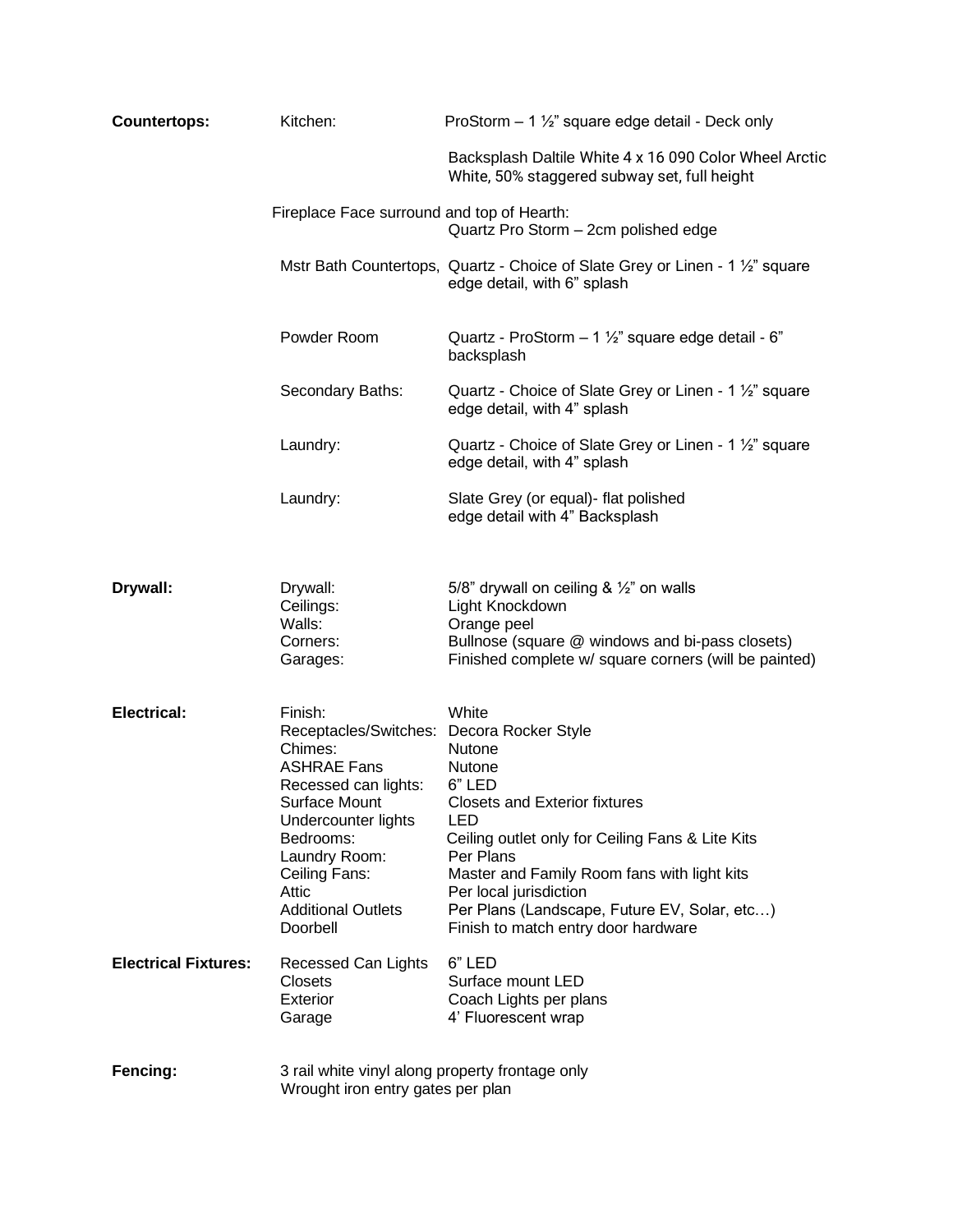## **Finish Carpentry:**

## **Base, Casing, Mantels, Molding, Shelving,Window Aprons & Sills**

|                                      | Base:<br>Casing:                                                                            | 4 1/2" Round Edge MDF Paint Grade<br>2 1/4" 2 Round Edge MDF Paint Grade                                                                                                                                                        |  |
|--------------------------------------|---------------------------------------------------------------------------------------------|---------------------------------------------------------------------------------------------------------------------------------------------------------------------------------------------------------------------------------|--|
| Stool and Apron:<br>Pantry<br>Mantel |                                                                                             | Paint grade on the bottom of each low window opening<br>(except in secondary bedrooms, wet and high areas)<br>Five shelves @ 16"oc<br>MDF Box mantel @ fireplace                                                                |  |
|                                      |                                                                                             |                                                                                                                                                                                                                                 |  |
|                                      | Front:<br>Interior:                                                                         | Fiberglass paint grade door per elevations elevations<br>Two Panel smooth Hollow core throughout<br>Garage to House: Fire Rated - Two panel smooth                                                                              |  |
| Exterior:                            |                                                                                             | Garage Out Door: Fiberglass - Flush Panel smooth SGD<br>White by others                                                                                                                                                         |  |
|                                      | Hardware:                                                                                   |                                                                                                                                                                                                                                 |  |
|                                      | Brand:<br>Entry Door:<br>Interior Doors:                                                    | Kwikset - Ladera Entry handle with Amador lever<br>Split Finish / Chrome handle set and hinges<br>Chrome Kwikset Halifax levers with privacy locks at<br>Master Bedroom & Bath, Secondary Baths. All Hinges<br>are Paint Grade. |  |
|                                      | Garage out Door:<br>Towel Bars:<br><b>Toilet Paper Holder:</b><br><b>Medicine Cabinets:</b> | Chrome Nickel lever with deadbolt<br>Moen "Mason" with Chrome finish.<br>Moen "Mason" with Chrome finish.<br>Zaca Frameless, (1) 36" in Master Bath, (2) 36" in<br>Secondary bathrooms                                          |  |
|                                      | Closets:                                                                                    | Master Closet to have Double Shelf and Pole on main<br>wall, single shelf and pole on the short walls.<br>Secondary Bedroom. Shelf & Pole: Painted 3/4" Particle<br>Board shelf with single wood pole.                          |  |
| Fireplace:                           | Family Room:                                                                                | Per Plans with log set, direct vent, surround to match<br>quartz in kitchen.                                                                                                                                                    |  |
| <b>Fire Sprinklers:</b>              |                                                                                             | Whole house sprinkler systems with white flat concealed<br>heads in living areas semi concealed @ Garage and<br>Laundry. Trade to verify water pressure and design<br>accordingly                                               |  |
| <b>Flooring</b>                      |                                                                                             |                                                                                                                                                                                                                                 |  |
| Carpet:                              |                                                                                             | Shaw Venture - Choice of Solid Concrete or Tonal<br>Stepping Stone color over 1/2" 6lb rebond.<br>At Great Room, Master Bedroom<br>including walk in closet, Bed 2, 3 and 4 including closets                                   |  |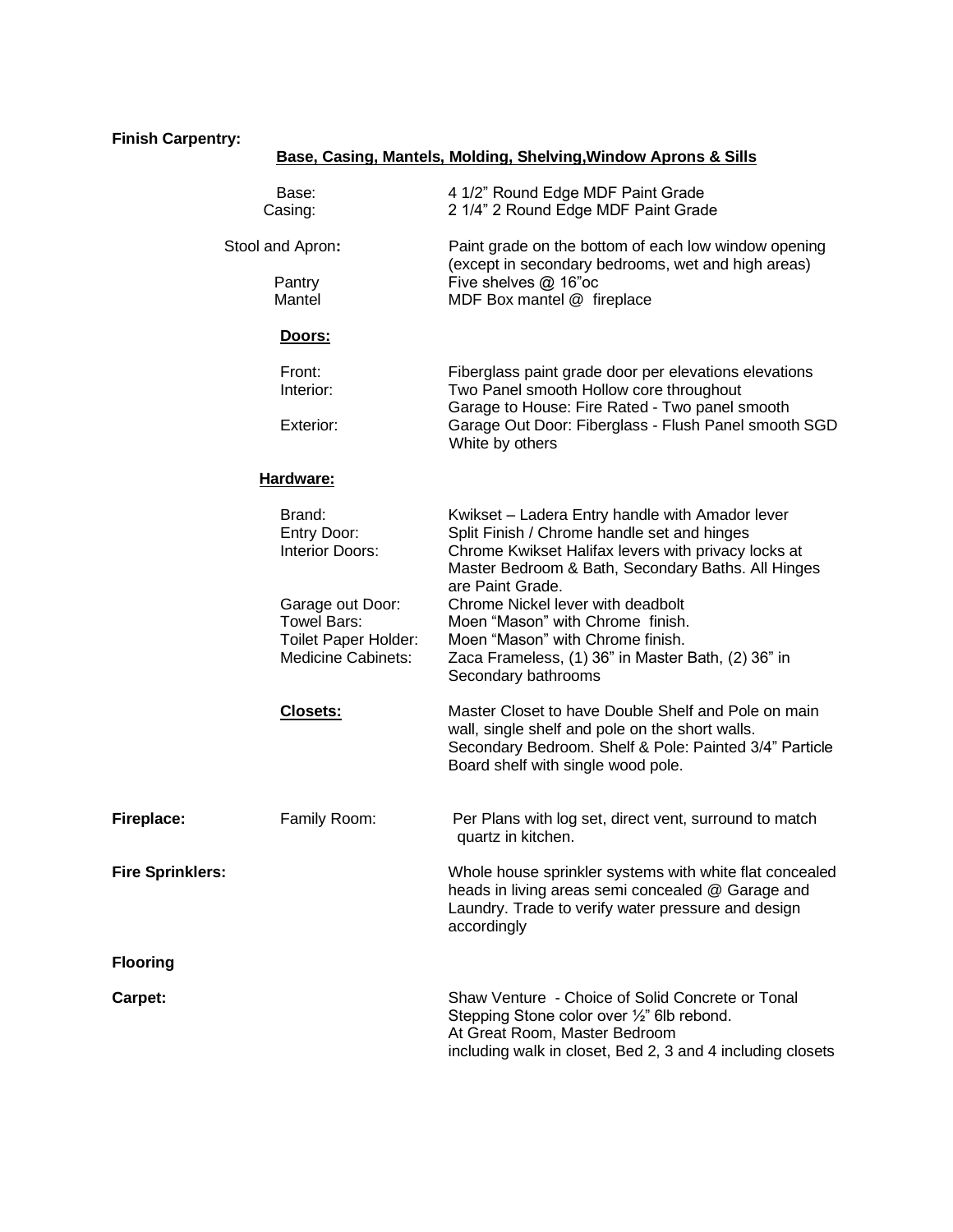| <b>Hard Surface:</b> |                                                                                                                                                                                                                                                                                                                                              |                                                                                                                 | Luxury Vinyl Plank Provenza - Concorde Oak - Choice<br>of London Fog or Willow Wisp colors<br>At Entry, Powder Room, Hall, Kitchen, Nook, Master<br>Bath, Bath 2 and 3, Laundry Room |
|----------------------|----------------------------------------------------------------------------------------------------------------------------------------------------------------------------------------------------------------------------------------------------------------------------------------------------------------------------------------------|-----------------------------------------------------------------------------------------------------------------|--------------------------------------------------------------------------------------------------------------------------------------------------------------------------------------|
| <b>Garage Door:</b>  | Door: 16'x 8' Sectional door to match exterior elevations.<br>Openers: Liftmaster Opener Model 8550 belt drive with 2 button remotes.                                                                                                                                                                                                        |                                                                                                                 |                                                                                                                                                                                      |
|                      | Gutters/Downspouts: Aluminum 5" ogee gutter in factory colors to blend with fascia color on the<br>horizontal, color to blend with stucco on the vertical downspouts. Tied into area<br>drains                                                                                                                                               |                                                                                                                 |                                                                                                                                                                                      |
| HVAC:                | High Efficient Gas Furnace located in the Attic, A/C unit per T24. Programmable<br>thermostat.                                                                                                                                                                                                                                               |                                                                                                                 |                                                                                                                                                                                      |
| Low Voltage:         | Central Connection Center (located in Master Bedroom Closet)<br>Structured Wiring for Phone in Kitchen and Master Bedroom<br>Structured Wiring for Data in Kitchen, Great room and all Bedrooms<br>CATV in each Bedroom and Family Room<br>Plasma TV prep in Family Room and Master Bedroom<br>Solar panel prewire<br>See Security for specs |                                                                                                                 |                                                                                                                                                                                      |
| <b>Stone Veneer:</b> | Per Plans and Color Schemes                                                                                                                                                                                                                                                                                                                  |                                                                                                                 |                                                                                                                                                                                      |
| <b>Mirrors:</b>      | Frameless w/polished edge                                                                                                                                                                                                                                                                                                                    |                                                                                                                 | Master Bath/Powder with frames (Larson Juhl Group C) / Secondary Baths                                                                                                               |
| Paint:               | Walls:<br>Ceilings<br>Interior Doors/Baseboard<br><b>Closet Shelving</b><br>K&B's, Laundry<br>Garage<br>Exterior                                                                                                                                                                                                                             |                                                                                                                 | White Shadow - Flat<br>White Shadow - Flat<br>Gloss<br>Enamel<br>Semi Gloss<br>Painted complete in White Shadow - Flat<br>Per Color Schemes                                          |
| <b>Plumbing:</b>     |                                                                                                                                                                                                                                                                                                                                              |                                                                                                                 |                                                                                                                                                                                      |
|                      | Water Heater:                                                                                                                                                                                                                                                                                                                                |                                                                                                                 | .97 UEF Tankless water heater system with                                                                                                                                            |
|                      | Gas Outlets:<br>Hose Bibs:                                                                                                                                                                                                                                                                                                                   | on-demand recirculation system per T-24<br>Laundry Room and BBQ stub @ rear of house<br>Per Architectural Plans |                                                                                                                                                                                      |
| Kitchen:             | Sinks:                                                                                                                                                                                                                                                                                                                                       |                                                                                                                 | <b>Undermount Stainless Single Compartment</b>                                                                                                                                       |
|                      | Faucet:                                                                                                                                                                                                                                                                                                                                      |                                                                                                                 | Moen Align # 5923 Spring Style Hi-Arc Pull Down                                                                                                                                      |
| <b>Master Bath:</b>  | Lavatory $(2)$ :<br>Faucet:                                                                                                                                                                                                                                                                                                                  |                                                                                                                 | Western 188 Square Undermount or similar<br>Moen Brantford 8" Widespread 3 Hole Faucet or Similar                                                                                    |